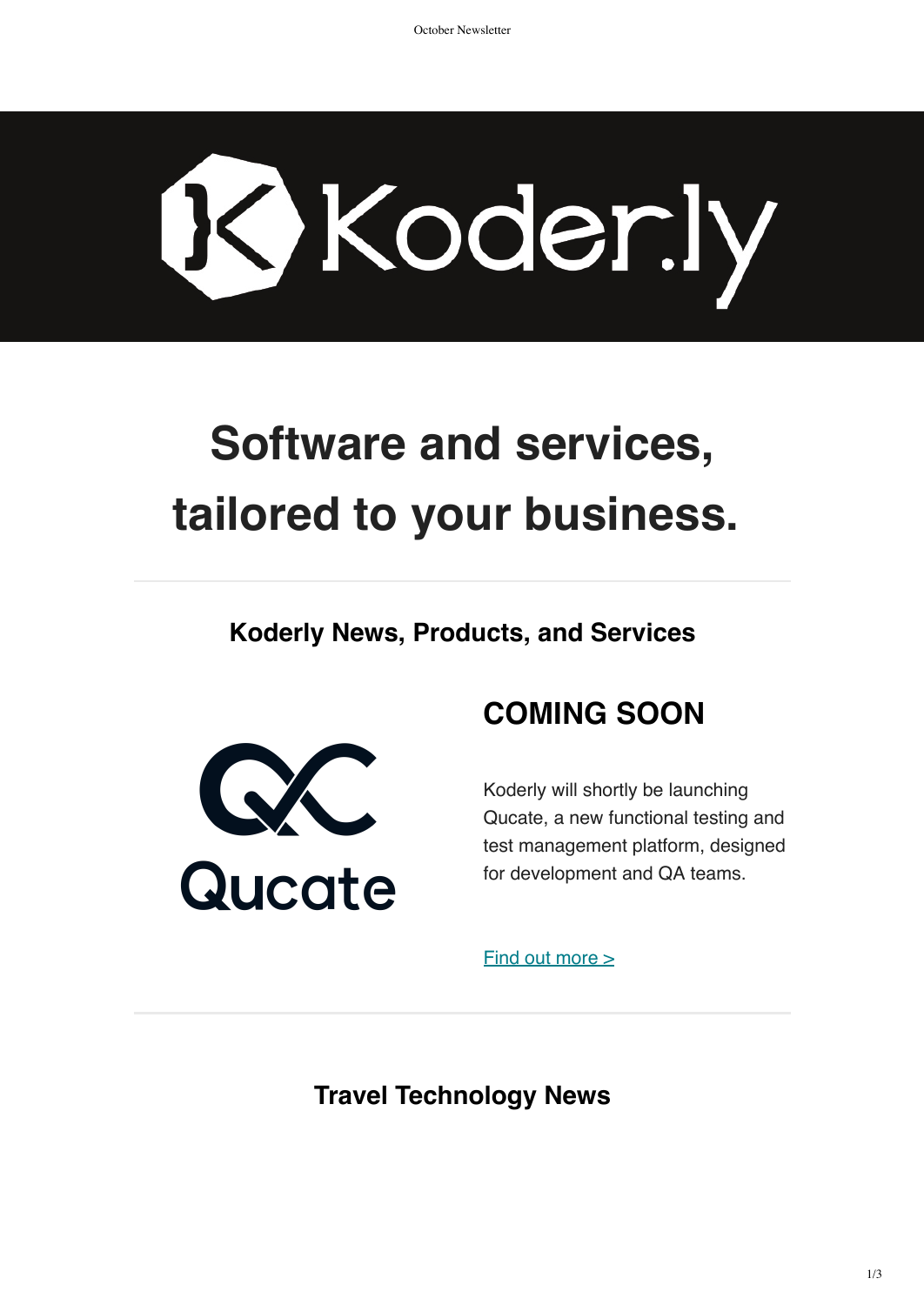

**SMARTER DIGITAL TRAVEL** 

We recently attended the Travolution Summit at Kia Oval, London. Here's a recap: Tech investment in UK travel cut by 36% as COVID hit.

#### [Read more >](https://travolution.com/news/travo-summit-2021-tech-investment-in-uk-travel-cut-by-36-as-covid-hit)



Koderly wins Trailblazer Sponsor award for innovation pitch on travel reservation platform, Extrali, at Travel Tech Show.

#### $Read more >$



### **Development News**

New pricing for Microsoft 365

[Read more >](https://www.microsoft.com/en-us/microsoft-365/blog/2021/08/19/new-pricing-for-microsoft-365/?ranMID=24542&ranEAID=nOD/rLJHOac&ranSiteID=nOD_rLJHOac-lnWB0hT.VeCDL4OjGfxycg&epi=nOD_rLJHOac-lnWB0hT.VeCDL4OjGfxycg&irgwc=1&OCID=AID2200057_aff_7593_1243925&tduid=%28ir__0j2kd3h0hwkf6nkp133xftfux32xrvyfay09zi0y00%29%287593%29%281243925%29%28nOD_rLJHOac-lnWB0hT.VeCDL4OjGfxycg%29%28%29&irclickid=_0j2kd3h0hwkf6nkp133xftfux32xrvyfay09zi0y00&wt.mc_id=AID3036296_EML_7709062)



Animated query plans for the visual learner

# **Recent Blogs**

Mahdlo Silver Patron